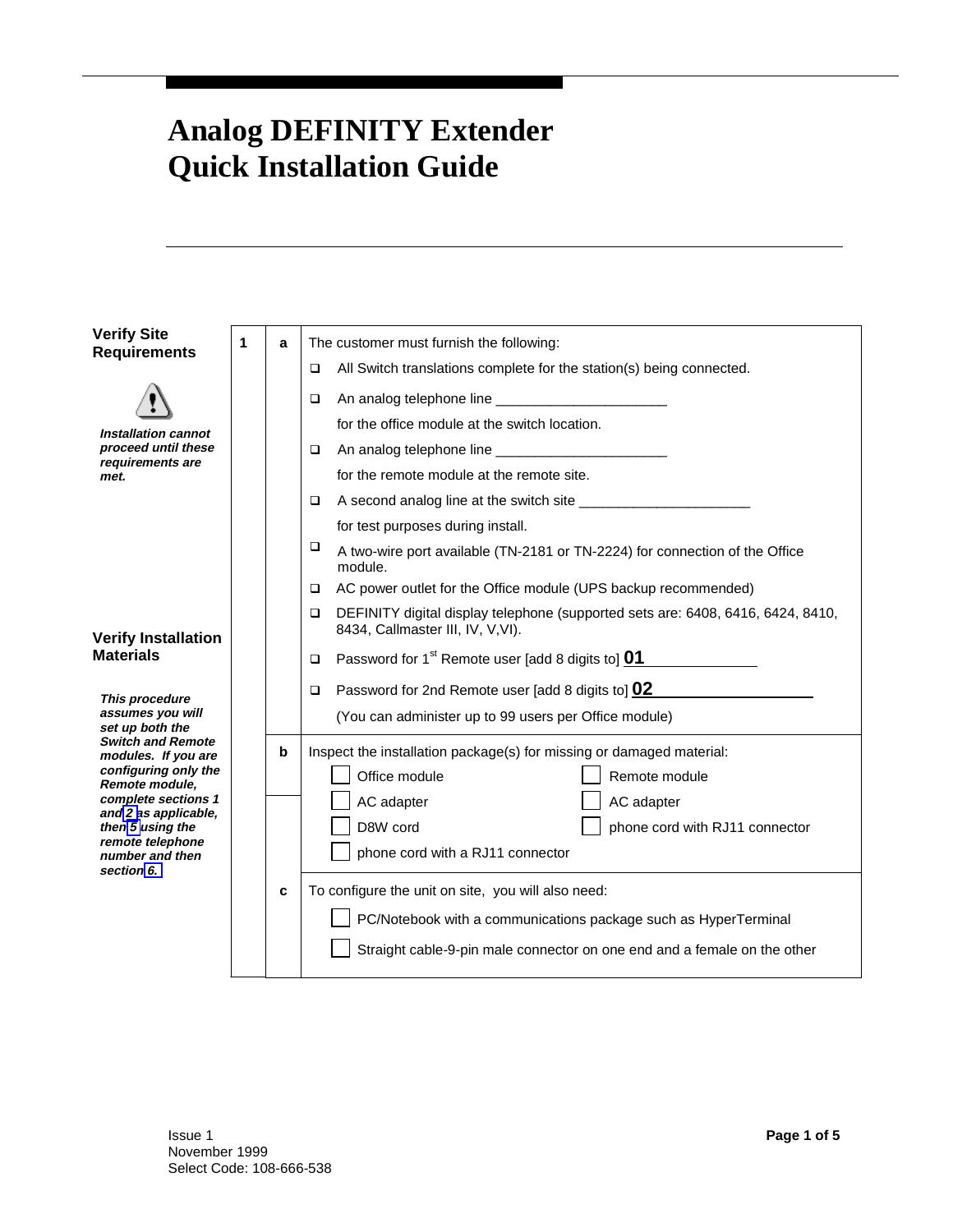<span id="page-1-0"></span>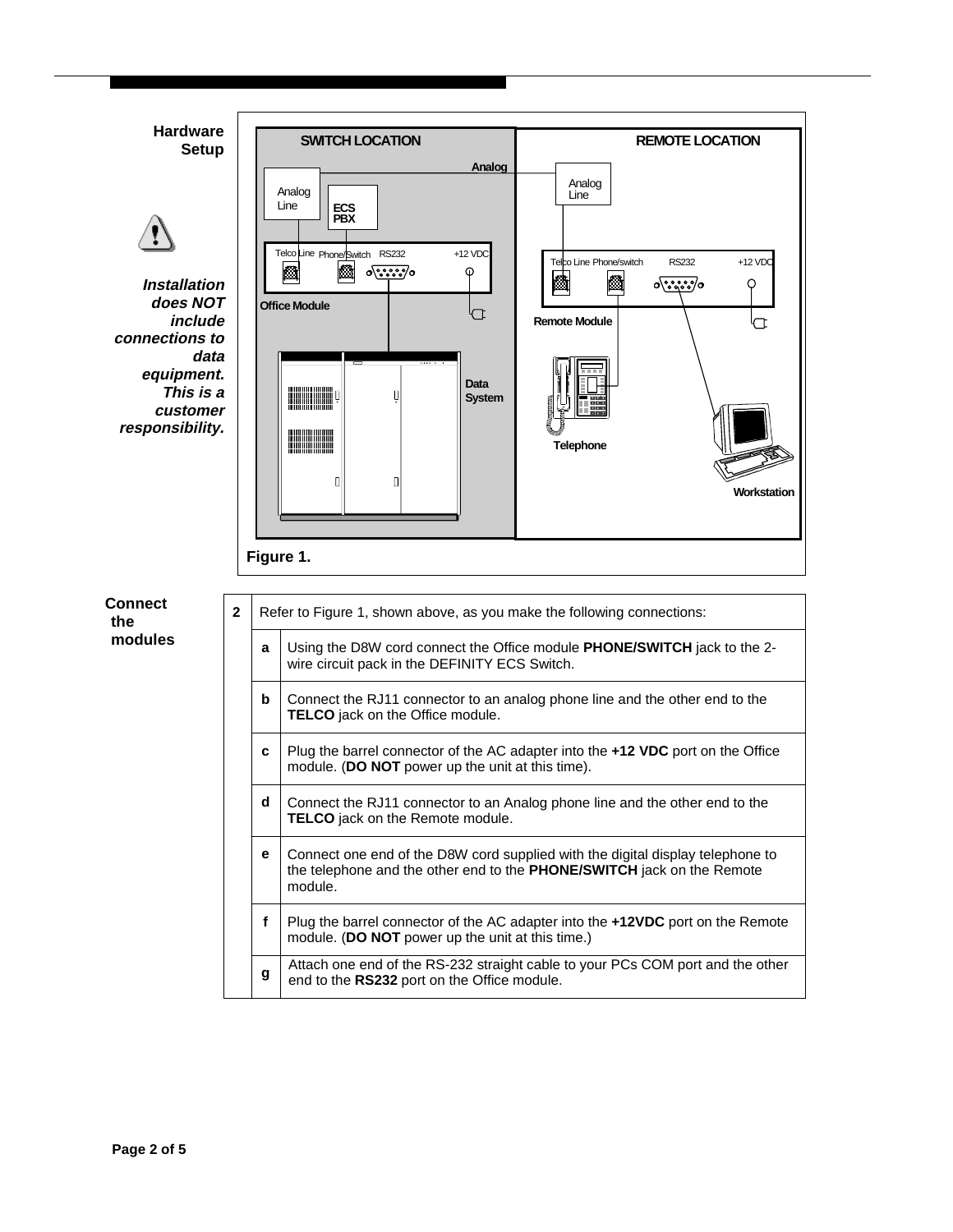| Set Up PC<br><b>Connection</b><br>for<br>administration | $\mathbf{3}$ |   | You will need to use a communications package - for example, HyperTerminal - to<br>configure and test the Analog DEFINITY Extender.<br>The steps below describe a first time setup for HyperTerminal. |
|---------------------------------------------------------|--------------|---|-------------------------------------------------------------------------------------------------------------------------------------------------------------------------------------------------------|
|                                                         |              | a | Access: Start button > Programs > Accessories > HyperTerminal folder ><br>HyperTerminal icon.                                                                                                         |
|                                                         |              | b | Type 1100 for the new modem connection and click OK.                                                                                                                                                  |
|                                                         |              | C | At the Phone Number dialog, select Connect using = Direct to COM1 (ignore<br>other settings) and click OK.                                                                                            |
|                                                         |              | d | At the COM1 Properties dialog, set the parameters to 9600, 8, none, 1 and<br>hardware flow control and click OK.                                                                                      |
|                                                         |              | е | When the HyperTerminal window appears, it will be blank - that is, there is no<br>logon prompt.                                                                                                       |
|                                                         |              | f | Click on File, then Properties. Select Settings tab and go to Emulation<br>window. Select VT100 and then click OK.                                                                                    |
| <b>Power Up</b>                                         |              | g | Plug the Office module power cord into the wall outlet. Watch the LED light on<br>the top of the Office module. When you see 3 sets of 8 yellow flashes type<br><b>MENU.</b>                          |
| <b>Administer</b><br>the Office                         | 4            |   | The Office module will be administered using your PC. You will need to refer to the<br>information obtained in section 1.                                                                             |
| module                                                  |              | a | Select "Configure System" from the Main Menu. Select "Password" from the<br>"Configure System Menu" and press Enter.                                                                                  |
|                                                         |              | b | Enter the Administrator Password (the default is 00000000) and press Enter                                                                                                                            |
|                                                         |              | C | Highlight "Change Password" and press Enter.                                                                                                                                                          |
|                                                         |              | d | Type new password as shown on page 1 and press Enter.                                                                                                                                                 |
|                                                         |              | e | If there are additional remote users for this switch module, repeat steps C<br>and D to create a password for each remote user.                                                                       |
|                                                         |              | f | Highlight "Exit" and press Enter to exit from the password sub-menu.<br>Highlight "Exit" again and press Enter to exit from the Main Menu.                                                            |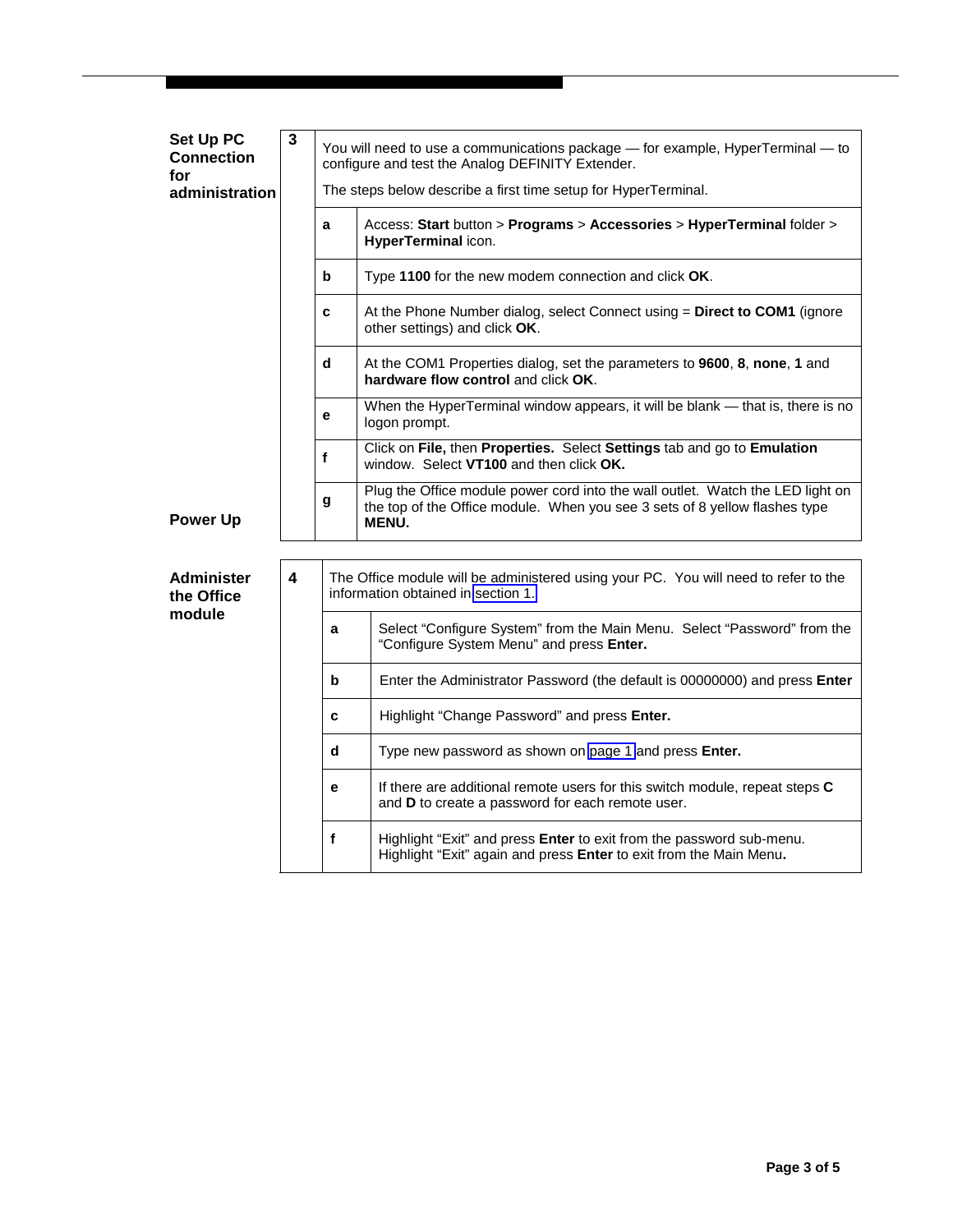<span id="page-3-0"></span>

| 5 | You will administer the Remote module using the display on the telephone. |                                                                                                                                                                                                            |  |
|---|---------------------------------------------------------------------------|------------------------------------------------------------------------------------------------------------------------------------------------------------------------------------------------------------|--|
|   | a                                                                         | Plug the Remote module power cord into the wall outlet. (You will need a<br>second electrical outlet for this purpose.)                                                                                    |  |
|   | $\mathbf b$                                                               | The following display appears on the telephone:                                                                                                                                                            |  |
|   |                                                                           | 2: OK 3: Next                                                                                                                                                                                              |  |
|   |                                                                           | Go Online?                                                                                                                                                                                                 |  |
|   |                                                                           | Press 3 on the touch-tone pad for Next. Then select Set Dial Numbers by<br>entering 2.                                                                                                                     |  |
|   | C                                                                         | Press 2 to select Set Office Phone Number. Enter the phone number of the<br>Office Module telephone line. Press DROP or REDIAL to accept the number.                                                       |  |
|   | d                                                                         | Press 3 to select Set Remote Phone Number. Press 2 and enter the phone<br>number of the switch site test line. Press DROP or REDIAL to accept the<br>number. Press 1 until you are at the Go Online? menu. |  |
| 6 | To test connectivity, press 2 from the Go Online? Menu.                   |                                                                                                                                                                                                            |  |
|   | At this point, the Remote Module dials the Office module.<br>a            |                                                                                                                                                                                                            |  |
|   |                                                                           | The Enter Password screen appears.                                                                                                                                                                         |  |
|   |                                                                           | Enter the password. Press the DROP or REDIAL button on the<br>telephone connected to the Remote Module.                                                                                                    |  |
|   | b                                                                         | If a valid password has been entered, the Remote Module completes the connect<br>sequence and the telephone is operational.                                                                                |  |
|   | C                                                                         | If you are unable to connect, do the following:                                                                                                                                                            |  |
|   |                                                                           | verify the password you entered<br>٠<br>verify all connectivity<br>٠                                                                                                                                       |  |
|   |                                                                           | verify all programming-both the Office and Remote modules<br>٠                                                                                                                                             |  |
|   |                                                                           | call Lucent Technologies or your local authorized dealer for assistance                                                                                                                                    |  |
|   |                                                                           |                                                                                                                                                                                                            |  |